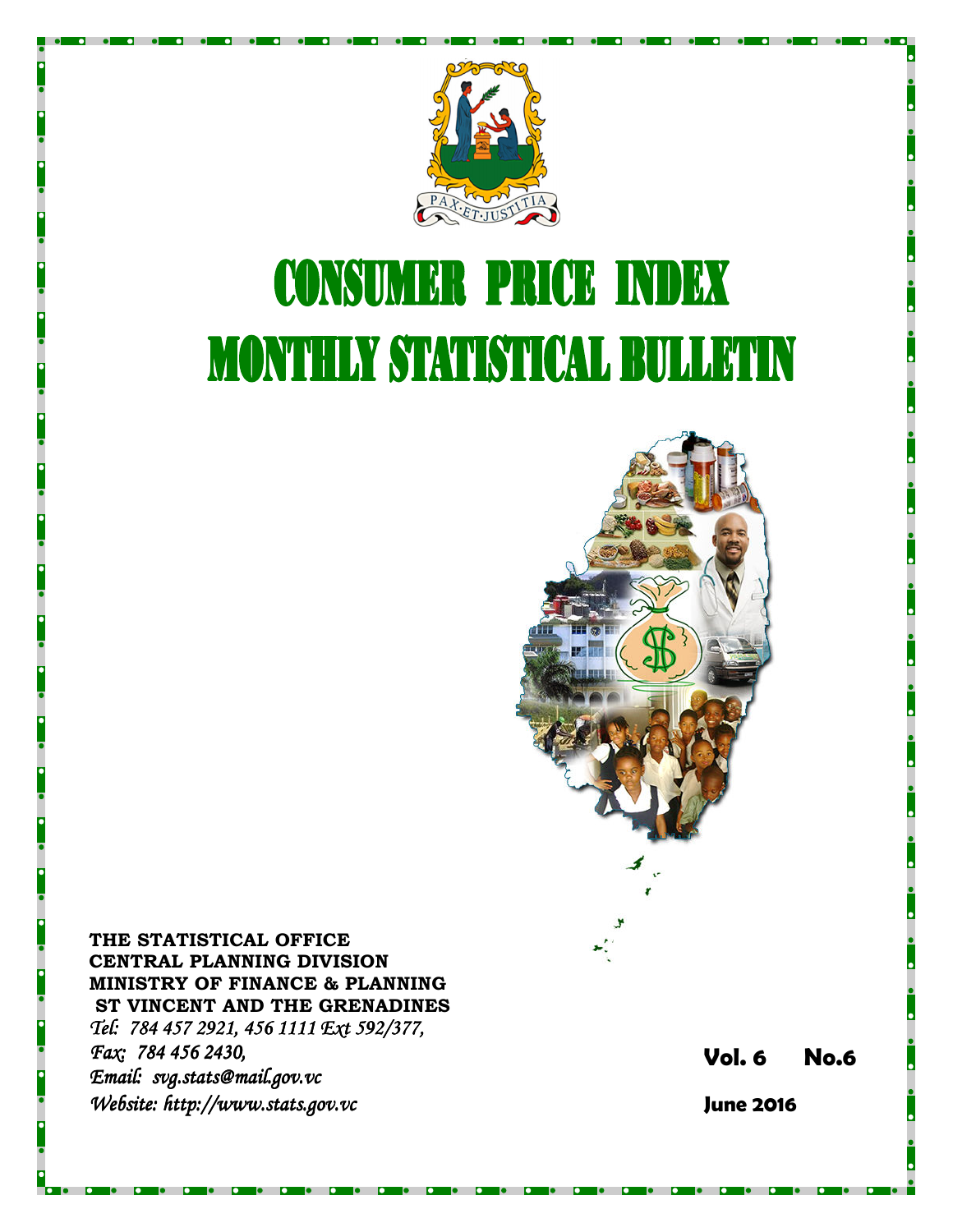## TABLE OF CONTENTS

## Page No.

|                | Analysis $-$                                                                | 1              |
|----------------|-----------------------------------------------------------------------------|----------------|
|                |                                                                             |                |
| Table No.      |                                                                             |                |
| $\mathbf{1}$   | Average Retail Price of Selected Items                                      | 3              |
| $\overline{2}$ | Average Retail Price of Selected Items JUNE 2016 compared<br>with JUNE 2015 | $\overline{4}$ |
| 3              | The Consumer Price Index by main groups                                     | 8              |
| $\overline{4}$ | The Consumer Price Index contribution to change by Groups                   | 10             |
| 5              | Monthly Items by Group                                                      | 11             |
|                | Chart No.                                                                   |                |
|                | 1 COICOP Percentage Change for the Month of JUNE 2016                       | 9              |

\* \* \*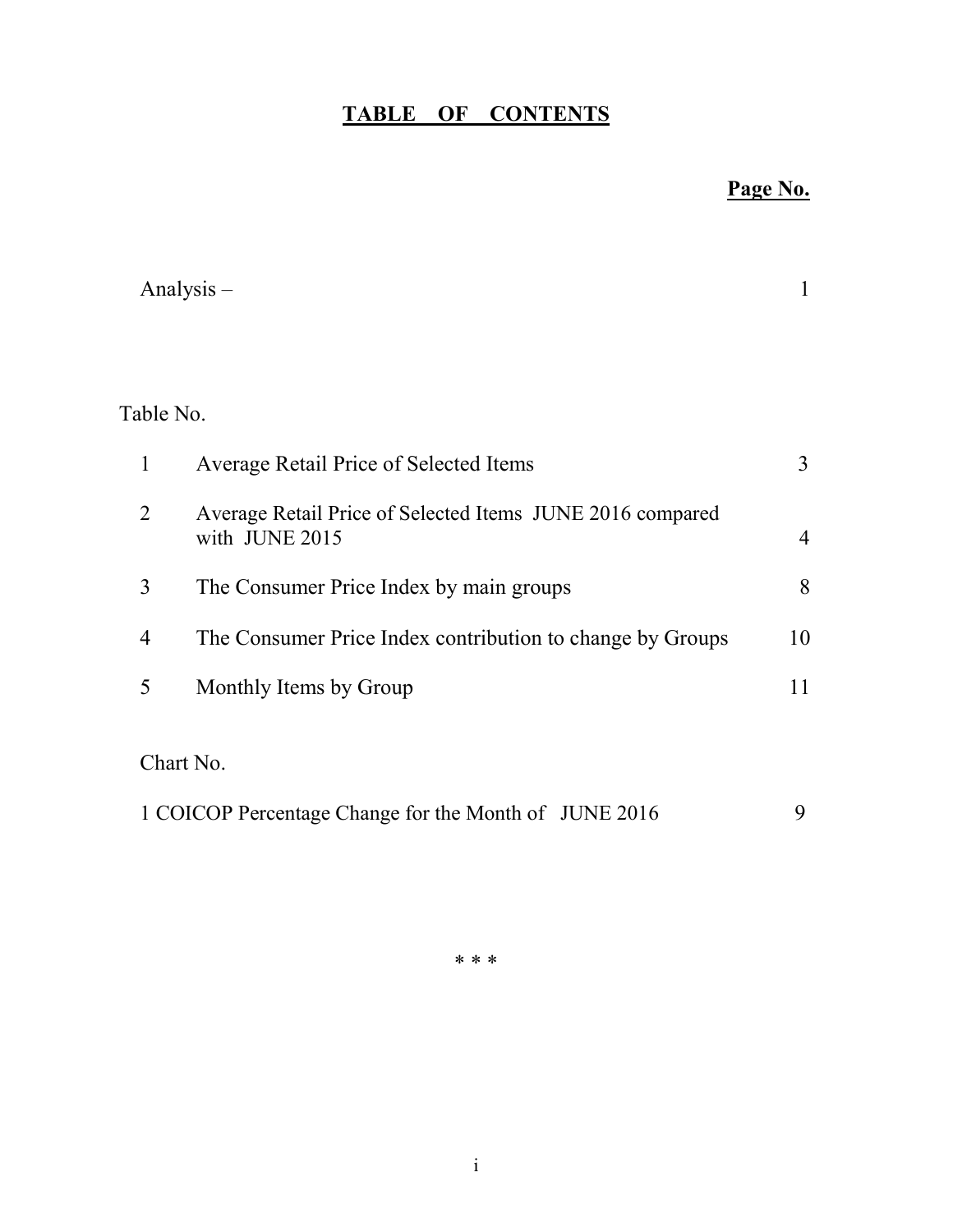### JUNE 2016

The consumer price index recorded an increase of 1.0 percent for the month of June. The "All Items" index was registered at 106.4 for the month of June 2016 compared to 105.3 for the month of May 2016. The "point to point" inflation rate was recorded as 0.9 percent.

Six (6) groups recorded increases during the month: "Communication" (4.9 percent), "Transport" (1.1 percent), "Recreation and Culture" (1.0 percent), "Housing, Water, Electricity, Gas and Other Fuels" (0.8 percent), "Alcoholic Beverages, Tobacco & Narcotics" (0.8 percent) and "Food and Non-Alcoholic Beverages" (0.2 percent). One (1) group, "Health (0.1 percent) recorded a decrease for the month. Five (5) groups, "Clothing and Footwear", "Furnishings, Household Equipment and Household Maintenance", "Education", "Restaurants and Hotels", "Miscellaneous Goods and Services" remain unchanged during the month.

The 4.9 percent increase in the index for "Communication" is attributed to an increase in mobile rates. The cost of calls to other domestic phones (mobile  $\&$  fixed lines) as well as other Caribbean states increased by 18.7 percent.

The increase in passenger airfare from St. Vincent and the Grenadines to London (46.5 percent) and St. Lucia (24.8 percent) along with a 7.8 percent increase in the price of used pick-up truck tires is mainly responsible for the 1.1 percent growth in the "Transport" index.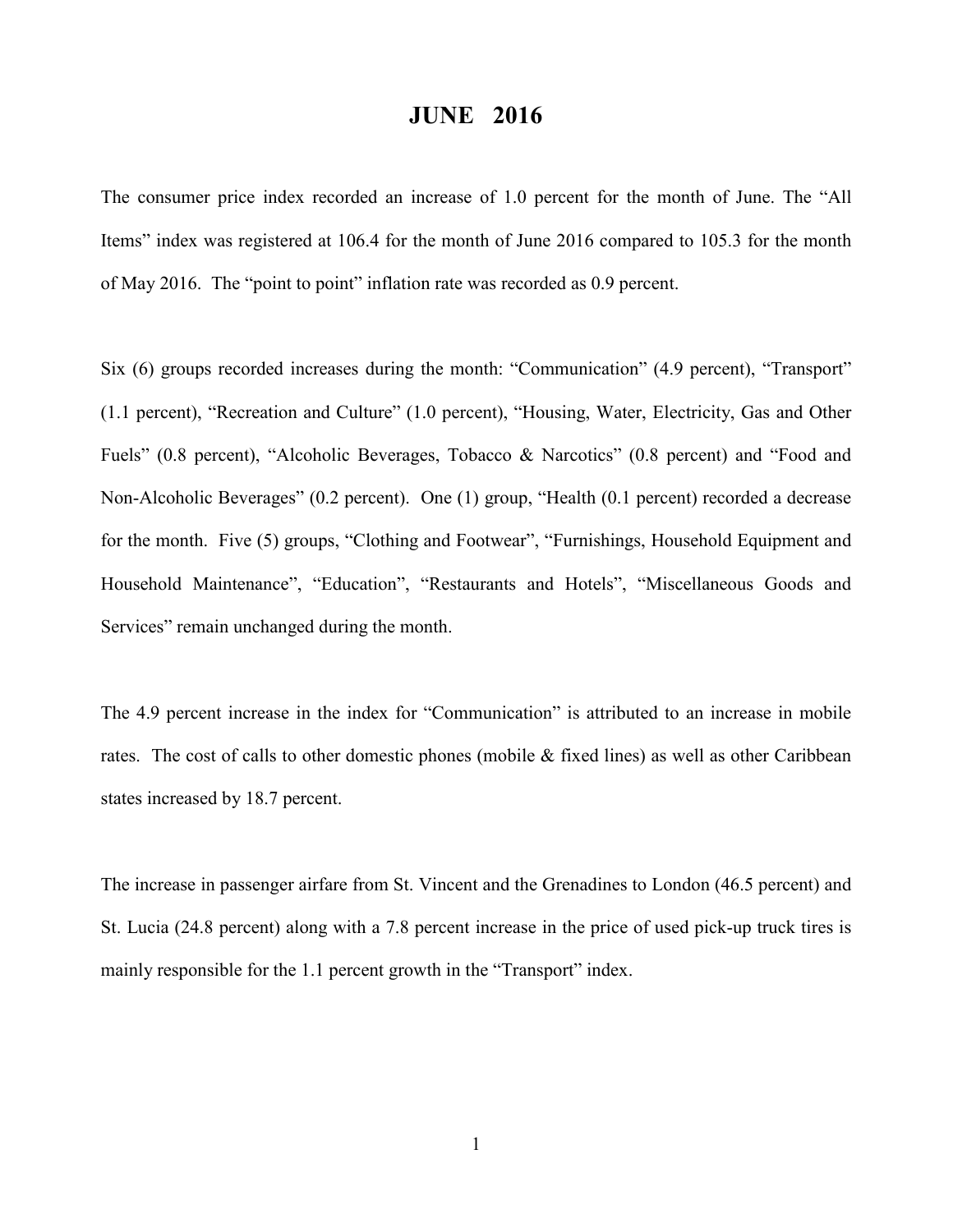The group index for "Recreation and Culture" increased by 1.0 percent due to an increase in the price of carnival costumes for both adults and children. The cost of adult costumes grew by 18.2 percent while that for children grew by 16.7 percent.

The 0.8 percent increase in the "Alcoholic Beverages, Tobacco and Narcotics" index is due mainly to an increase in the price of an imported rum (18.9 percent), red wine (7.4 percent), white wine (3.6 percent) and ginger wine (2.6 percent).

The index for "Housing, Water, Electricity, Gas and Other Fuels" grew by 0.8 percent due mainly to a 5.2 percent increase in the price of electricity. This increase resulted from a change in the fuel surcharge rate which moved from 22.52 cents per kilowatt hour for May 2016 to 26.30 cents per kilowatt hour for the month of June 2016.

The group index for "Food and Non-Alcoholic Beverages" increased by 0.2 percent due to price increases for several food items which include: cream cheese (60.0 percent), T-bone steak (36.8 percent), garlic (33.5 percent), chocolate bar (30 percent), ground beef (14.8 percent), vegetable oil (14.7 percent), tomatoes –canned (14.1 percent), pork ribs (11.7 percent), broccoli (11.4 percent), christophene (10.5 percent), cauliflower (7.0 percent), lentils (6.8 percent) and packaged rice (3.1 percent).

The 0.1 percent decline in the "Health" index is due to a decrease of 2.1 percent in the price of medication for the treatment of cold and cough.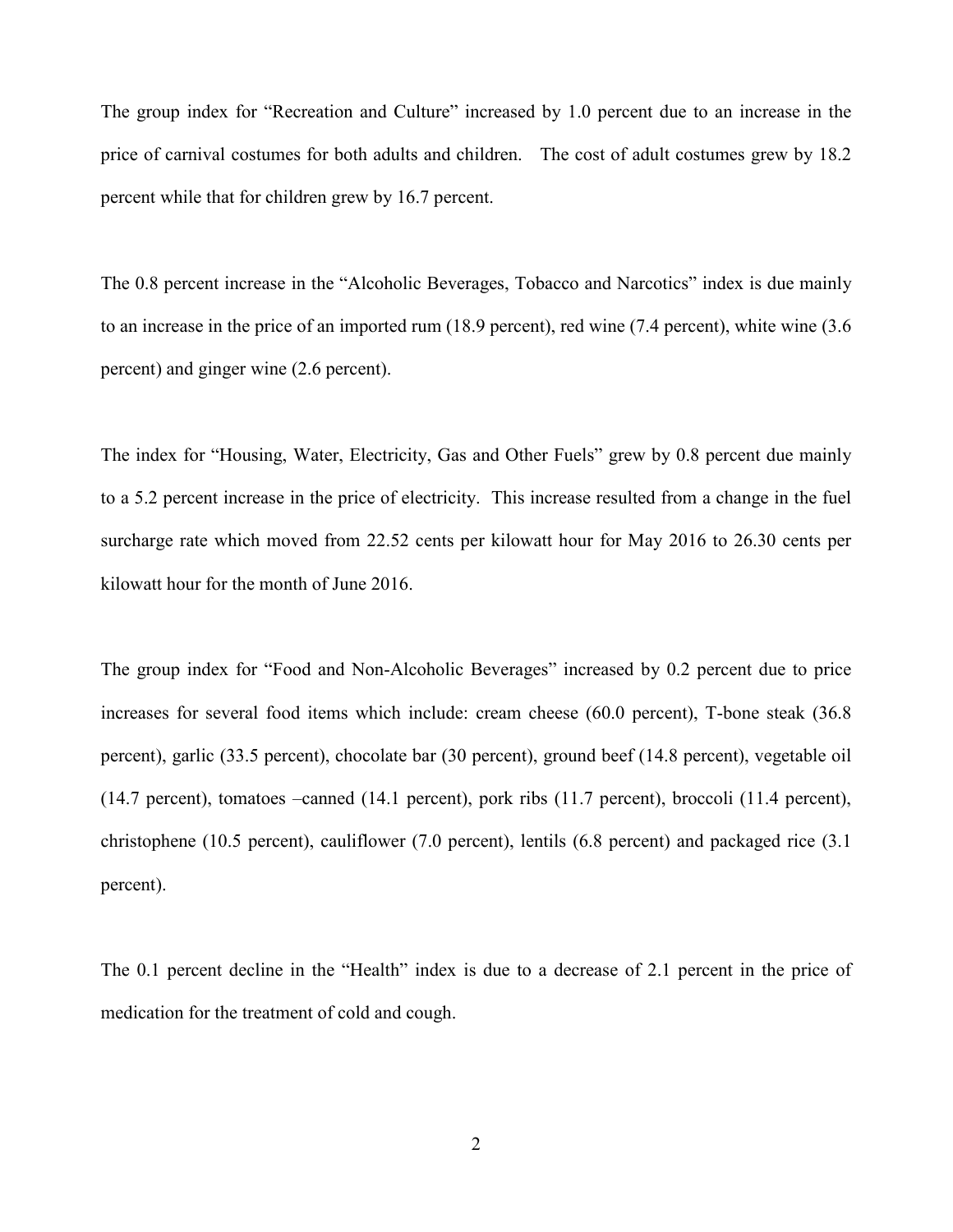#### TABLE 1 AVERAGE RETAIL PRICE OF SELECTED ITEMS

| <b>ITEMS</b>                                                                    | <b>UNIT</b><br>OF | <b>AVERAGE PRICE</b><br><b>ECS</b> |            | <b>CHANGE</b><br>IN | <b>PERCENTAGE</b><br><b>CHANGE</b> |  |
|---------------------------------------------------------------------------------|-------------------|------------------------------------|------------|---------------------|------------------------------------|--|
|                                                                                 | <b>QUANTITY</b>   | <b>JUNE</b>                        | <b>MAY</b> | <b>PRICE</b>        | IN                                 |  |
|                                                                                 |                   | 2016                               | 2016       |                     | <b>PRICE</b>                       |  |
| <b>INCREASED</b><br>Mobile rates:                                               |                   |                                    |            |                     |                                    |  |
|                                                                                 |                   |                                    |            | 0.14                |                                    |  |
| Local                                                                           | $1$ min           | 0.89                               | 0.75       |                     | 18.67                              |  |
| Caribbean<br>Passenger airfare from St Vincent and<br>the Grenadines to:        | 1 min             | 0.89                               | 0.75       | 0.14                | 18.67                              |  |
| London, U.K.                                                                    | 1 month           | 5708.00                            | 3896.70    | 1811.30             | 46.48                              |  |
| St. Lucia                                                                       | $1 - way$         | 456.22                             | 365.50     | 90.72               | 24.82                              |  |
| Used tires - pick-up trucks                                                     | Each              | 95.00                              | 88.16      | 6.84                | 7.76                               |  |
| Carnival costumes:                                                              |                   |                                    |            |                     |                                    |  |
| Adults                                                                          | Each              | 325.00                             | 275.00     | 50.00               | 18.18                              |  |
| Children                                                                        | Each              | 175.00                             | 150.00     | 25.00               | 16.67                              |  |
| Electricity consumption                                                         | 140Kwh            | 106.82                             | 101.53     | 5.29                | 5.21                               |  |
| Ginger wine                                                                     | 750ml bottle      | 18.67                              | 18.20      | 0.47                | 2.58                               |  |
| White wine                                                                      | 750ml bottle      | 30.32                              | 29.26      | 1.06                | 3.62                               |  |
| Red wine                                                                        | 750ml bottle      | 25.88                              | 24.10      | 1.78                | 7.39                               |  |
| Rum - imported                                                                  | 750ml bottle      | 32.78                              | 27.57      | 5.21                | 18.90                              |  |
| Packaged rice                                                                   | 2kg               | 10.62                              | 10.29      | 0.33                | 3.21                               |  |
| Ground beef                                                                     | Lb                | 20.38                              | 17.76      | 2.62                | 14.75                              |  |
| T-bone steak                                                                    | Lb                | 52.00                              | 38.00      | 14.00               | 36.84                              |  |
| Pork Ribs                                                                       | Lb                | 5.75                               | 5.15       | 0.60                | 11.65                              |  |
| Cream cheese                                                                    | 8oz tub           | 11.60                              | 7.25       | 4.35                | 60.00                              |  |
| Vegetable oil                                                                   | 1 litre           | 12.31                              | 10.73      | 1.58                | 14.73                              |  |
| Christophene                                                                    | Lb                | 3.59                               | 3.25       | 0.34                | 10.46                              |  |
| <b>Broccoli</b>                                                                 | Lb                | 10.68                              | 9.59       | 1.09                | 11.37                              |  |
| Cauliflower                                                                     | Lb                | 7.76                               | 7.25       | 0.51                | 7.03                               |  |
| Garlic                                                                          | 500g pkg          | 6.34                               | 4.75       | 1.59                | 33.47                              |  |
| Lentils                                                                         | Lb                | 3.61                               | 3.38       | 0.23                | 6.80                               |  |
| Tomatoes                                                                        | 14.5oz tin        | 3.80                               | 3.33       | 0.47                | 14.11                              |  |
| Chocolate bar                                                                   | 59.5g pkg         | 3.25                               | 2.50       | 0.75                | 30.00                              |  |
| <b>DECREASED</b>                                                                |                   |                                    |            |                     |                                    |  |
| Cough medicine                                                                  | 125ml bottle      | 15.09                              | 15.42      | $-0.33$             | $-2.14$                            |  |
| Tomatoes                                                                        | Lb                | 4.39                               | 4.55       | $-0.16$             | $-3.52$                            |  |
| Peanut butter<br>18oz bottle                                                    |                   | 10.45                              | 11.55      | $-1.10$             | $-9.52$                            |  |
| Turkey wings                                                                    | Lb                | 2.79                               | 2.97       | $-0.18$             | $-6.06$                            |  |
| Green pigeon peas                                                               | 425g tin          | 5.95                               | 6.30       | $-0.35$             | $-5.56$                            |  |
| Passenger airfare from St. Vincent and the<br>Grenadines to Trinidad and Tobago | $1 - way$         | 436.05                             | 489.92     | $-53.87$            | $-11.00$                           |  |
|                                                                                 |                   |                                    |            |                     |                                    |  |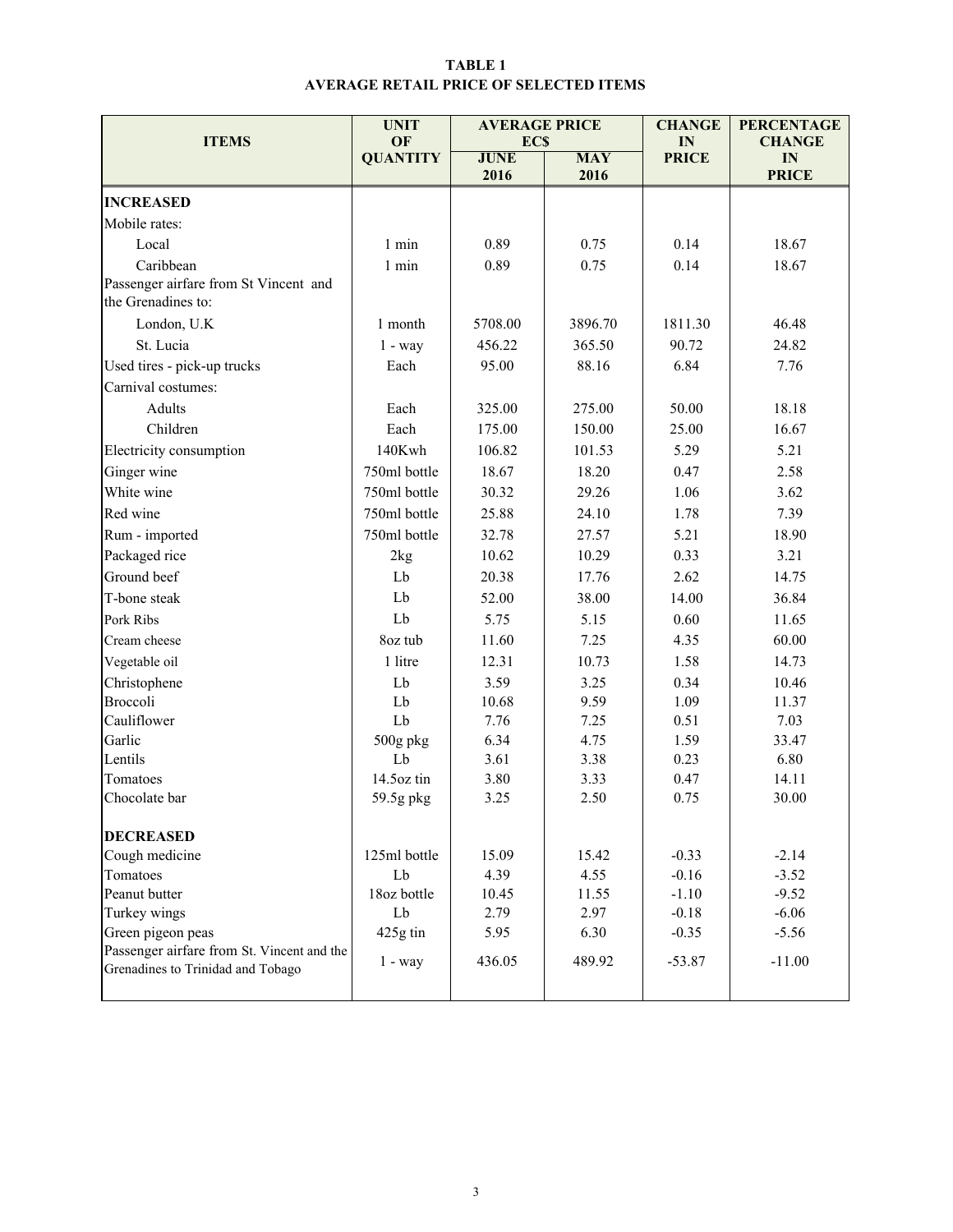#### TABLE 2 AVERAGE RETAIL PRICE OF SELECTED ITEMS JUNE 2016 COMPARED WITH JUNE 2015

|                                       | <b>UNIT</b>     |             | <b>AVERAGE</b> | <b>CHANGE</b> | <b>PERCENTAGE</b> |  |
|---------------------------------------|-----------------|-------------|----------------|---------------|-------------------|--|
| <b>ITEMS</b>                          | OF              | <b>ECS</b>  |                | IN            | <b>CHANGE</b>     |  |
|                                       | <b>QUANTITY</b> | <b>JUNE</b> | <b>JUNE</b>    | <b>PRICE</b>  | IN                |  |
|                                       |                 | 2016        | 2015           |               | <b>PRICE</b>      |  |
|                                       |                 |             |                |               |                   |  |
| FOOD AND NON-ALCOHOLIC                |                 |             |                |               |                   |  |
| <b>BEVERAGES</b>                      |                 |             |                |               |                   |  |
| Beef - Fresh                          | Lb.             | 8.00        | 8.00           | 0.00          | 0.00              |  |
| Chicken - Whole                       | Lb.             | 6.72        | 6.31           | 0.41          | 6.50              |  |
| Chicken - Leg Quarters                | Lb.             | 2.59        | 2.54           | 0.05          | 1.97              |  |
| Chicken-backs                         | Lb.             | 1.59        | 1.66           | $-0.07$       | $-4.22$           |  |
| Chicken - Wings                       | Lb.             | 4.49        | 4.69           | $-0.20$       | $-4.26$           |  |
| Turkey Wings                          | Lb.             | 2.79        | 3.53           | $-0.74$       | $-20.96$          |  |
| Fish - Fresh (Deep Sea)               | Lb.             | 9.00        | 9.00           | 0.00          | 0.00              |  |
| Fish - Fresh (Jacks)                  | Lb.             | 4.00        | 4.00           | 0.00          | 0.00              |  |
| Fish - Fresh (Robins)                 | Lb.             | 4.00        | 4.00           | 0.00          | 0.00              |  |
| Chicken Franks                        | 340 g Pk        | 5.25        | 5.28           | $-0.03$       | $-0.57$           |  |
| Luncheon Meat (pork)                  | 340 g           | 7.73        | 7.59           | 0.14          | 1.84              |  |
| Codfish                               | Lb.             | 13.80       | 14.71          | $-0.91$       | $-6.19$           |  |
| Cornflakes                            | 12 oz           | 13.16       | 12.61          | 0.55          | 4.36              |  |
| Pasta - Elbows                        | 340 g           | 4.64        | 4.56           | 0.08          | 1.75              |  |
| Milk - Evaporated                     | 410g Tin        | 3.14        | 3.38           | $-0.24$       | $-7.10$           |  |
| Milk - Condensed                      | 397g Tin        | 3.29        | 3.29           | 0.00          | 0.00              |  |
| Bread-Small Loaf, white               | 5 Pk            | 2.02        | 1.99           | 0.03          | 1.51              |  |
| Bread - Large Sliced Pan Loaf (white) | Each            | 4.25        | 4.25           | 0.00          | 0.00              |  |
| Eggs                                  | Doz             | 8.96        | 8.64           | 0.32          | 3.70              |  |
| Orange Juice                          | 19 oz Tin       | 8.18        | 8.15           | 0.03          | 0.37              |  |
| Sugar - Brown (loose)                 | Lb.             | 1.54        | 1.39           | 0.15          | 10.79             |  |
| Sugar - White (loose)                 | Lb.             | 1.72        | 1.72           | 0.00          | 0.00              |  |
| Flour - Loose                         | Lb.             | 1.40        | 1.40           | 0.00          | 0.00              |  |
| Flour - Packaged (white)              | $2$ kg          | 6.75        | 6.75           | 0.00          | 0.00              |  |
| Flour - Packaged (wholewheat)         | 2 kg            | 7.39        | 7.39           | 0.00          | 0.00              |  |
| Rice - Loose                          | Lb.             | 1.87        | 1.78           | 0.09          | 5.06              |  |
| Rice - Packaged                       | 2Kg             | 10.62       | 9.20           | 1.42          | 15.43             |  |
| <b>Bananas</b>                        | Lb.             | 1.34        | 1.34           | 0.00          | 0.00              |  |
| <b>Breadfruit</b>                     | Lb.             | 2.62        | 2.66           | $-0.04$       | $-1.50$           |  |
| Eddoes                                | Lb.             | 2.87        | 2.75           | 0.12          | 4.36              |  |
| Dasheens                              | Lb.             | 1.82        | 1.83           | $-0.01$       | $-0.55$           |  |
| <b>Sweet Potatoes</b>                 | Lb.             | 2.17        | 2.09           | 0.08          | 3.83              |  |
| Oranges                               | Each            | 0.79        | 0.80           | $-0.01$       | $-1.25$           |  |
| Tomatoes                              | Lb.             | 4.39        | 3.41           | 0.98          | 28.74             |  |
| Cooking Margarine                     | 445g Tub        | 8.79        | 7.83           | 0.96          | 12.26             |  |
| Vegetable Oil                         | Litre           | 12.31       | 10.61          | 1.70          | 16.02             |  |
| Powdered Chocolate                    | 300g Pk         | 10.66       | 10.59          | 0.07          | 0.66              |  |
| Hairoun Fruit Cocktail (not cold)     | 280 ml Bottle   | 2.30        | 2.26           | 0.04          | 1.77              |  |
| Vitamalt                              | 310 ml Bottle   | 5.64        | 5.61           | 0.03          | 0.53              |  |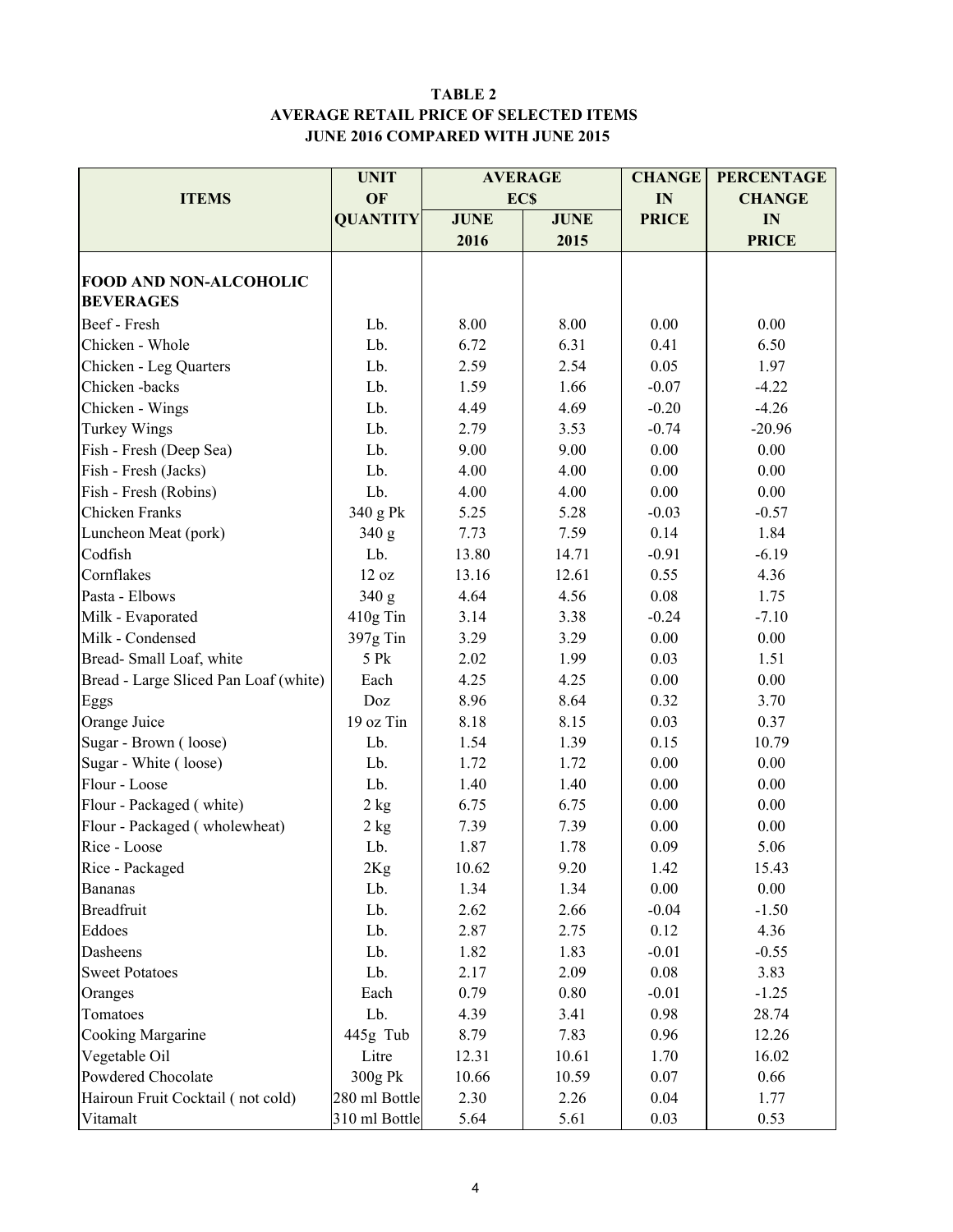#### TABLE 2 Cont'd AVERAGE RETAIL PRICE OF SELECTED ITEMS JUNE 2016 COMPARED WITH JUNE 2015

|                                               | <b>UNIT</b>     |             | <b>AVERAGE PRICE</b> | <b>CHANGE</b> | <b>PERCENTAGE</b> |  |
|-----------------------------------------------|-----------------|-------------|----------------------|---------------|-------------------|--|
| <b>ITEMS</b>                                  | OF              |             | <b>ECS</b>           | IN            | <b>CHANGE</b>     |  |
|                                               | <b>QUANTITY</b> | <b>JUNE</b> | <b>JUNE</b>          | <b>PRICE</b>  | IN                |  |
|                                               |                 | 2016        | 2015                 |               | <b>PRICE</b>      |  |
|                                               |                 |             |                      |               |                   |  |
| ALCOHOLIC BEVERAGES, TOBACCO                  |                 |             |                      |               |                   |  |
| <b>&amp; NARCOTICS</b>                        |                 |             |                      |               |                   |  |
| Rum - Local (White)                           | 750 ml Bot.     | 29.02       | 29.02                | 0.00          | 0.00              |  |
| Beer - Local                                  | 280 ml Bot.     | 4.61        | 4.48                 | 0.13          | 2.90              |  |
| Cigarettes                                    | Pkt. $(10)$     | 3.88        | 3.77                 | 0.11          | 2.92              |  |
| Table wine (local)                            | 26 oz Bot.      | 19.00       | 18.70                | 0.30          | 1.60              |  |
| <b>CLOTHING &amp; FOOTWEAR</b>                |                 |             |                      |               |                   |  |
| Textile material - Terelyne                   | Yd.             | 47.95       | 47.95                | 0.00          | 0.00              |  |
| Textile material - Linen                      | Yd.             | 17.95       | 17.95                | 0.00          | 0.00              |  |
| Men's Shirts - Long Sleeve                    | Each            | 69.95       | 69.95                | 0.00          | 0.00              |  |
| Men's Jeans (long) - size 30                  | Each            | 49.95       | 39.95                | 10.00         | 25.03             |  |
| Men's Shoes -Formal                           | Pair            | 79.79       | 79.95                | $-0.16$       | $-0.20$           |  |
| Women's Shoes - Formal                        | Pair            | 89.77       | 110.00               | $-20.23$      | $-18.39$          |  |
| Women's 2Pc Skirtsuit (polyester) large       | Each            | 100.00      | 100.00               | 0.00          | 0.00              |  |
| Women's Blouse (cotton/Spandex)               | Each            | 29.95       | 25.00                | 4.95          | 19.80             |  |
| HOUSING, WATER, ELECTRICITY                   |                 |             |                      |               |                   |  |
| <b>GAS AND OTHER FUELS</b>                    |                 |             |                      |               |                   |  |
| Rent:                                         |                 |             |                      |               |                   |  |
| Unfurnished House -2 Bedrooms                 | Month           | 567.86      | 546.43               | 21.43         | 3.92              |  |
| Unfurnished House -3 Bedrooms                 | Month           | 612.50      | 612.50               | 0.00          | 0.00              |  |
|                                               |                 | 791.67      | 791.67               | 0.00          |                   |  |
| Furnished Apartment - 2 Bedrooms              | Month           |             |                      |               | 0.00              |  |
| Cement - Portland (grey)                      | 94 Lbs          | 24.90       | 24.90                | 0.00          | 0.00              |  |
| Galvanise Sheets 10 ft.                       | Length          | 86.62       | 86.38                | 0.24          | 0.28              |  |
| Oil Paint                                     | Gallon          | 105.00      | 105.00               | 0.00          | 0.00              |  |
| Lumber -Dressed Treated Yellow Pine (1x12x12) | Length          | 67.84       | 68.08                | $-0.24$       | $-0.35$           |  |
| Water - Consumption Charge                    | 5000 Gallons    | 37.50       | 37.50                | 0.00          | 0.00              |  |
| Kerosene                                      | One month       | 8.33        | 12.40                | $-4.07$       | $-32.82$          |  |
| Charcoal                                      | Sack            | 40.00       | 40.00                | 0.00          | 0.00              |  |
| Cooking Gas                                   | 20 Lb. Cyl.     | 31.25       | 31.25                | 0.00          | 0.00              |  |
| <b>Electricity Consumption Charge</b>         | <b>140 KWH</b>  | 106.82      | 117.22               | $-10.40$      | $-8.87$           |  |
| <b>FURNISHING, HOUSEHOLD</b>                  |                 |             |                      |               |                   |  |
| <b>EQUIPMENT AND HOUSEHOLD</b>                |                 |             |                      |               |                   |  |
| <b>MAINTENANCE</b>                            |                 |             |                      |               |                   |  |
| Bed - Cherry 54"x75"                          | Each            | 1,162.50    | 1,162.50             | 0.00          | 0.00              |  |
| Double size sheets - coloured/cotton          | Each            | 125.00      | 88.80                | 36.20         | 40.77             |  |
| Frying Pan - 12" - non-stick                  | Each            | 52.76       | 52.76                | 0.00          | 0.00              |  |
| Laundry Soap                                  | Each            | 1.18        | 1.17                 | 0.01          | 0.85              |  |
| Electrical Bulb - 60W                         | Each            | 6.33        | 5.94                 | 0.39          | 6.57              |  |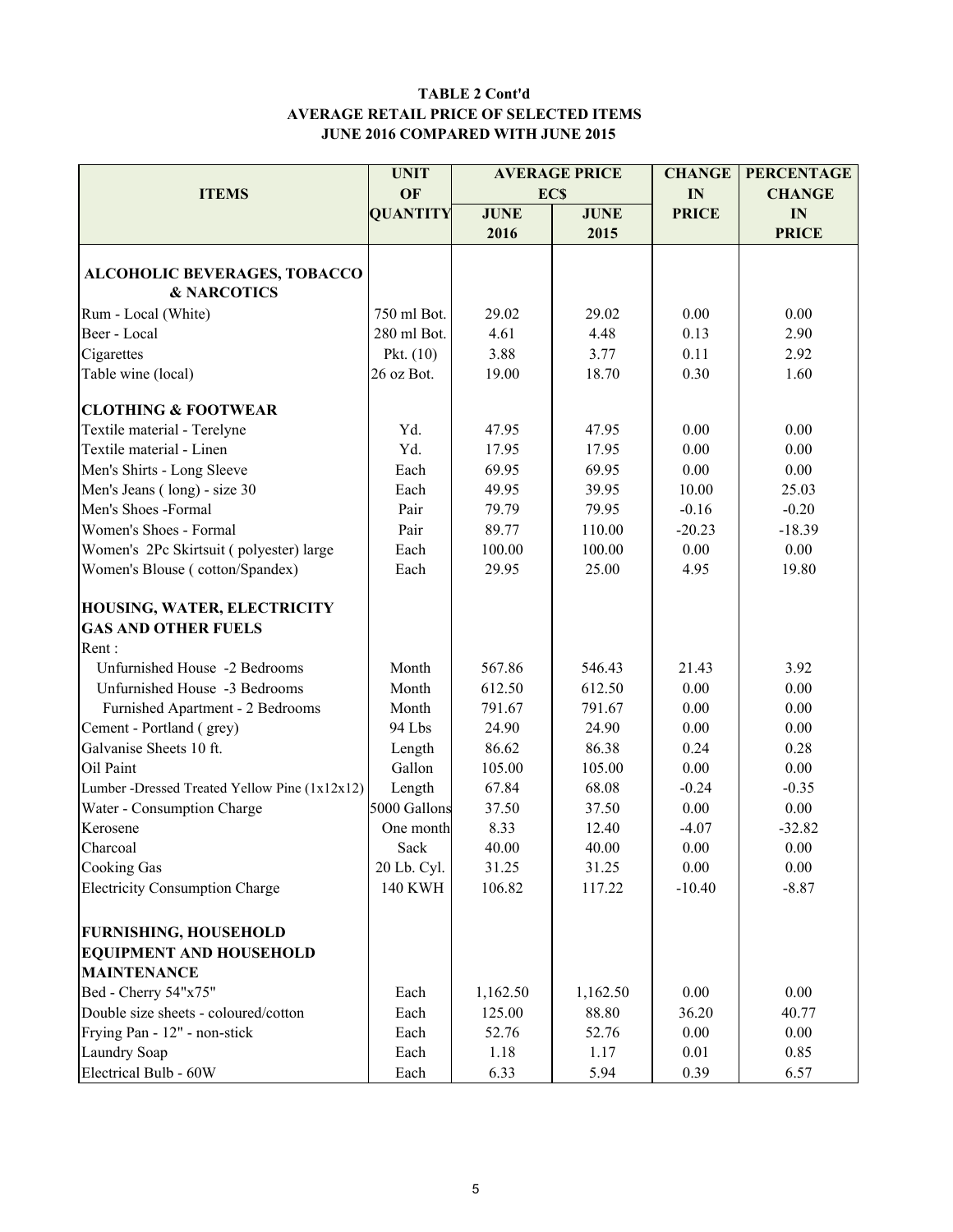#### TABLE 2 Cont'd AVERAGE RETAIL PRICE OF SELECTED ITEMS JUNE 2016 COMPARED WITH JUNE 2015

|                                             | <b>UNIT</b>     |             | <b>AVERAGE PRICE</b> | <b>CHANGE</b> | <b>PERCENTAGE</b> |
|---------------------------------------------|-----------------|-------------|----------------------|---------------|-------------------|
| <b>ITEMS</b>                                | OF              | <b>ECS</b>  |                      | IN            | <b>CHANGE</b>     |
|                                             | <b>QUANTITY</b> | <b>JUNE</b> | <b>JUNE</b>          | <b>PRICE</b>  | IN                |
|                                             |                 | 2016        | 2015                 |               | <b>PRICE</b>      |
|                                             |                 |             |                      |               |                   |
| <b>HEALTH</b>                               |                 |             |                      |               |                   |
| Doctor's Fee - Gynaecologist                | Visit           | 60.00       | 60.00                | 0.00          | 0.00              |
| Eye Care                                    | Test            | 100.00      | 100.00               | 0.00          | 0.00              |
| Hospitalisation (Private Ward)              | Day             | 75.00       | 75.00                | 0.00          | 0.00              |
| Drugs for Hypertension                      | Month supply    | 3.50        | 3.50                 | 0.00          | 0.00              |
| Drug for Diabetes                           | Month supply    | 12.57       | 13.16                | $-0.59$       | $-4.48$           |
| Cough, Cold Preparation                     | 125 ml.         | 15.42       | 15.58                | $-0.16$       | $-1.03$           |
| Dental Care                                 | Visit           | 123.33      | 123.33               | 0.00          | 0.00              |
| Chest X-ray                                 | Test            | 120.00      | 120.00               | 0.00          | 0.00              |
| <b>TRANSPORT</b>                            |                 |             |                      |               |                   |
| Petrol - Unleaded                           | Gallon          | 10.30       | 11.45                | $-1.15$       | $-10.04$          |
| Vehicle License (car) - not exd. 2000 lbs   | Year            | 590.00      | 470.00               | 120.00        | 25.53             |
| Bus Fare - Mesopotamia                      | One Way         | 3.00        | 3.00                 | 0.00          | 0.00              |
| Boat Fare - Bequia                          | One Way         | 25.00       | 25.00                | 0.00          | 0.00              |
| <b>COMMUNICATION</b>                        |                 |             |                      |               |                   |
| Telephone Service - rental of line-domestic | Month           | 23.46       | 23.46                | 0.00          | 0.00              |
| Telephone - Consumption Charge              | 226 Units       | 18.08       | 18.08                | 0.00          | 0.00              |
| <b>Internet Charge</b>                      | Month           | 101.70      | 101.70               | 0.00          | 0.00              |
| Fixed Line Domestic Rate - peak             | Minute          | 0.08        | 0.08                 | 0.00          | 0.00              |
| Mobile to Mobile - domestic                 | Minute          | 0.90        | 0.80                 | 0.10          | 12.50             |
| <b>RECREATION AND CULTURE</b>               |                 |             |                      |               |                   |
| Television 26 " Flat panel                  | Each            | 1,999.00    | 1,999.00             | 0.00          | 0.00              |
| Cable TV Basic Charge                       | Month           | 74.75       | 74.75                | 0.00          | $0.00\,$          |
| Laptop Computer -13.3 " screen 2 GB         | Each            | 3,832.23    | 3,832.24             | $-0.01$       | 0.00              |
| Desktop Computer - 14" Monitor 3 GB         | One month       | 2,071.45    | 2,071.45             | 0.00          | 0.00              |
| Car Remote Control                          | Each            | 250.00      | 250.00               | 0.00          | 0.00              |
| Dog Food (Canned)                           | 374 g Tin       | 3.52        | 3.32                 | 0.20          | 6.02              |
| Dance Admission to Night Club               | Per Person      | 20.00       | 20.00                | 0.00          | 0.00              |
| Carnival costume and Band Fees (Adult)      | Each            | 325.00      | 275.00               | 50.00         | 18.18             |
|                                             |                 |             |                      |               |                   |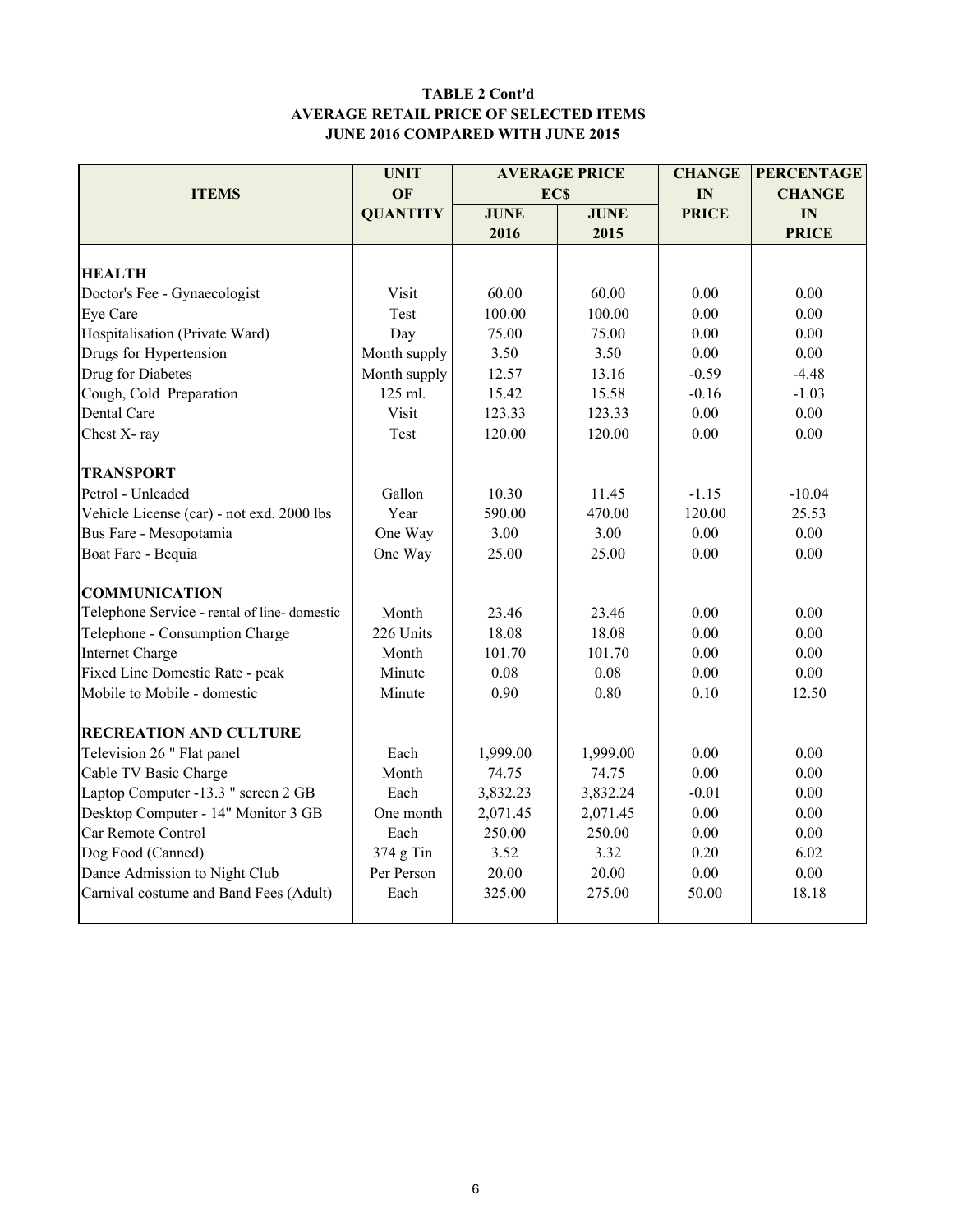#### TABLE 2 Cont'd AVERAGE RETAIL PRICE OF SELECTED ITEMS JUNE 2016 COMPARED WITH JUNE 2015

|                                     | <b>UNIT</b>      |                            | <b>AVERAGE PRICE</b> | <b>CHANGE</b> | <b>PERCENTAGE</b> |
|-------------------------------------|------------------|----------------------------|----------------------|---------------|-------------------|
| <b>ITEMS</b>                        | OF               |                            | <b>ECS</b>           | IN            | <b>CHANGE</b>     |
|                                     | <b>QUANTITY</b>  | <b>JUNE</b><br><b>JUNE</b> |                      | <b>PRICE</b>  | IN                |
|                                     |                  | 2016                       | 2015                 |               | <b>PRICE</b>      |
|                                     |                  |                            |                      |               |                   |
| <b>EDUCATION</b>                    |                  |                            |                      |               |                   |
| Pre-Primary - Private               | Month            | 205.00                     | 205.00               | 0.00          | 0.00              |
| Primary School Fee - Private        | Term             | 825.00                     | 650.00               | 175.00        | 26.92             |
| Secondary School Fee - Private      | Term             | 100.00                     | 100.00               | 0.00          | 0.00              |
| Newspaper - Local                   | Each             | 1.50                       | 1.50                 | 0.00          | 0.00              |
| Exercise Book - Primary - 24 leaves | Each             | 0.78                       | 0.85                 | $-0.07$       | $-8.24$           |
| <b>Lead Pencils</b>                 | Each             | 0.82                       | 0.92                 | $-0.10$       | $-10.87$          |
| Mathematics Textbook - From 4       | Each             | 79.72                      | 77.16                | 2.56          | 3.32              |
| Tuition for local evening classes   | Per Subject      | 100.00                     | 100.00               | 0.00          | 0.00              |
| <b>RESTAURANTS AND HOTELS</b>       |                  |                            |                      |               |                   |
| Chicken Lunch - regular             | Each             | 13.86                      | 13.86                | 0.00          | 0.00              |
| Fish Lunch - regular                | Each             | 13.86                      | 15.10                | $-1.24$       | $-8.21$           |
| Fast Food - 2 Pc Chicken and Fries  | Each             | 16.85                      | 16.85                | 0.00          | 0.00              |
| <b>MISCELLANEOUS GOODS</b>          |                  |                            |                      |               |                   |
| <b>AND SERVICES</b>                 |                  |                            |                      |               |                   |
| Toilet Soap                         | 125g             | 3.51                       | 3.48                 | 0.03          | 0.86              |
| Toothpaste                          | 130g Tube        | 9.13                       | 9.05                 | 0.08          | 0.88              |
| Men's Haircut                       | Visit            | 10.00                      | 10.00                | 0.00          | 0.00              |
| Women's Hairdressing (Relaxer)      | Visit            | 64.81                      | 64.81                | 0.00          | 0.00              |
| Disposable Diapers (medium)         | 10 per Pk.       | 12.83                      | 12.77                | 0.06          | 0.47              |
| Health Insurance - Group (family)   | $\geq$ 3 Persons | 307.00                     | 307.00               | 0.00          | 0.00              |
| Legal Expenses (Affidavit)          | Fee              | 250.00                     | 250.00               | 0.00          | 0.00              |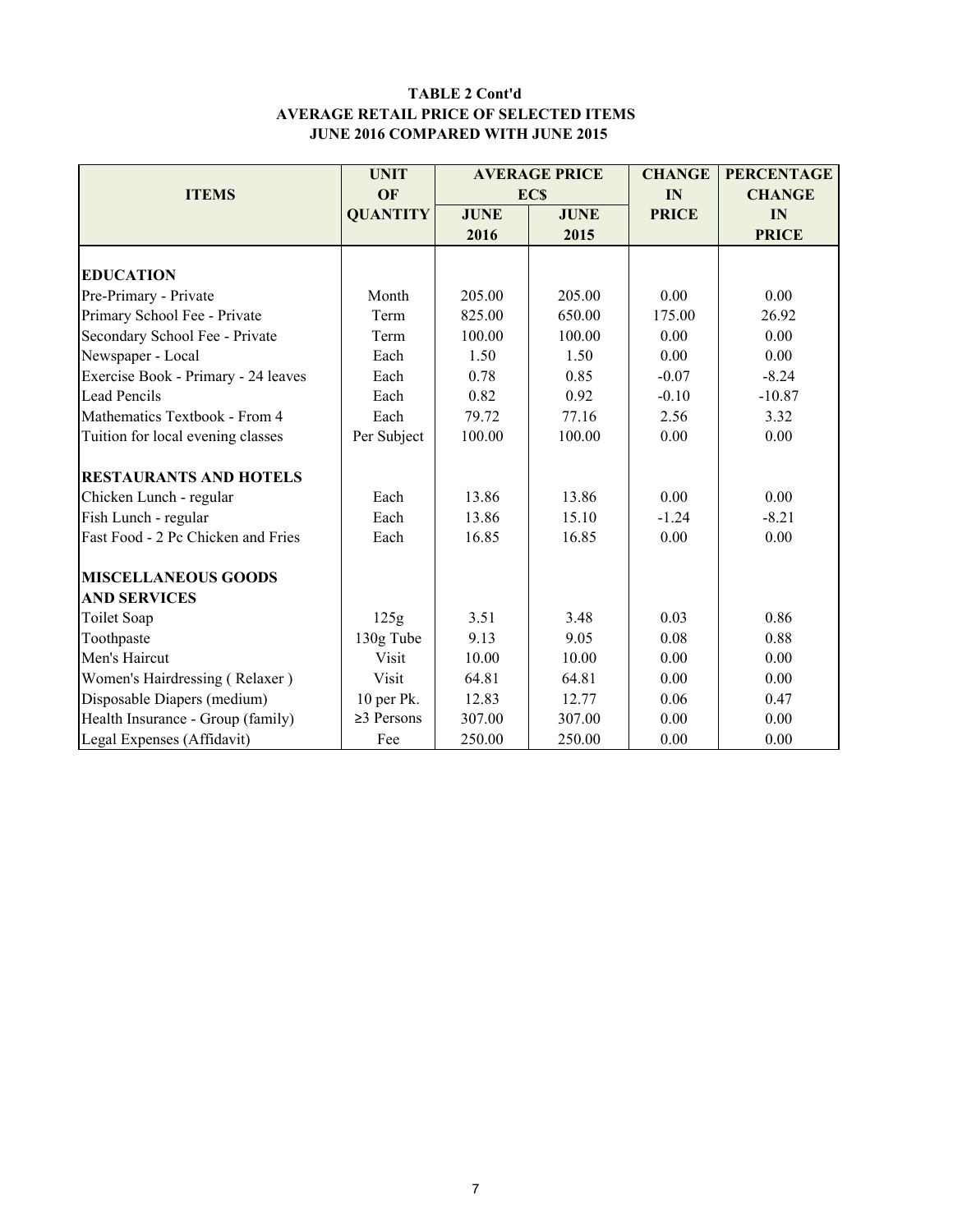#### TABLE 3 THE CONSUMER PRICE INDEX BY MAIN GROUPS JANUARY 2010 = 100

|     | <b>GROUPS</b>                                                     | <b>WEIGHT</b> | <b>MAY</b> | <b>JUNE</b> | <b>JUNE</b> | PERCENTAGE CHANGE<br><b>OVER PREVIOUS:</b> |                            |  |
|-----|-------------------------------------------------------------------|---------------|------------|-------------|-------------|--------------------------------------------|----------------------------|--|
|     |                                                                   |               | 2016       | 2016        | 2015        | <b>MONTH</b><br><b>MAY</b>                 | <b>YEAR</b><br><b>JUNE</b> |  |
|     | 01. Food and Non-Alcoholic Beverages                              | 21.91         | 111.0      | 111.2       | 110.5       | 0.2                                        | 0.6                        |  |
|     | 02. Alcoholic Beverages, Tobacco & Narcotics                      | 3.87          | 113.0      | 113.9       | 110.1       | 0.8                                        | 3.5                        |  |
|     | 03. Clothing and Footwear                                         | 3.22          | 105.1      | 105.1       | 102.8       | 0.0                                        | 2.2                        |  |
|     | 04. Housing, Water, Electricity, Gas and other<br>Fuels           | 30.06         | 97.7       | 98.5        | 99.8        | 0.8                                        | $-1.3$                     |  |
|     | 05. Furnishings, Household Equipment and<br>Household Maintenance | 6.59          | 102.8      | 102.8       | 101.3       | 0.0                                        | 1.5                        |  |
|     | 06. Health                                                        | 1.79          | 107.8      | 107.7       | 105.0       | $-0.1$                                     | 2.6                        |  |
| 07. | Transport                                                         | 11.84         | 118.7      | 120.0       | 119.8       | 1.1                                        | 0.2                        |  |
|     | 08. Communication                                                 | 9.41          | 103.5      | 108.6       | 100.8       | 4.9                                        | 7.7                        |  |
|     | 09. Recreation and Culture                                        | 3.81          | 103.0      | 104.0       | 102.3       | 1.0                                        | 1.7                        |  |
|     | 10. Education                                                     | 1.32          | 108.5      | 108.5       | 109.0       | 0.0                                        | $-0.5$                     |  |
|     | 11. Restaurants and Hotels                                        | 1.87          | 102.4      | 102.4       | 103.2       | 0.0                                        | $-0.8$                     |  |
|     | 12. Miscellaneous Goods and Services                              | 4.31          | 101.4      | 101.4       | 101.1       | 0.0                                        | 0.3                        |  |
|     | <b>ALL ITEMS</b>                                                  | 100.00        | 105.3      | 106.4       | 105.5       | 1.0                                        | 0.9                        |  |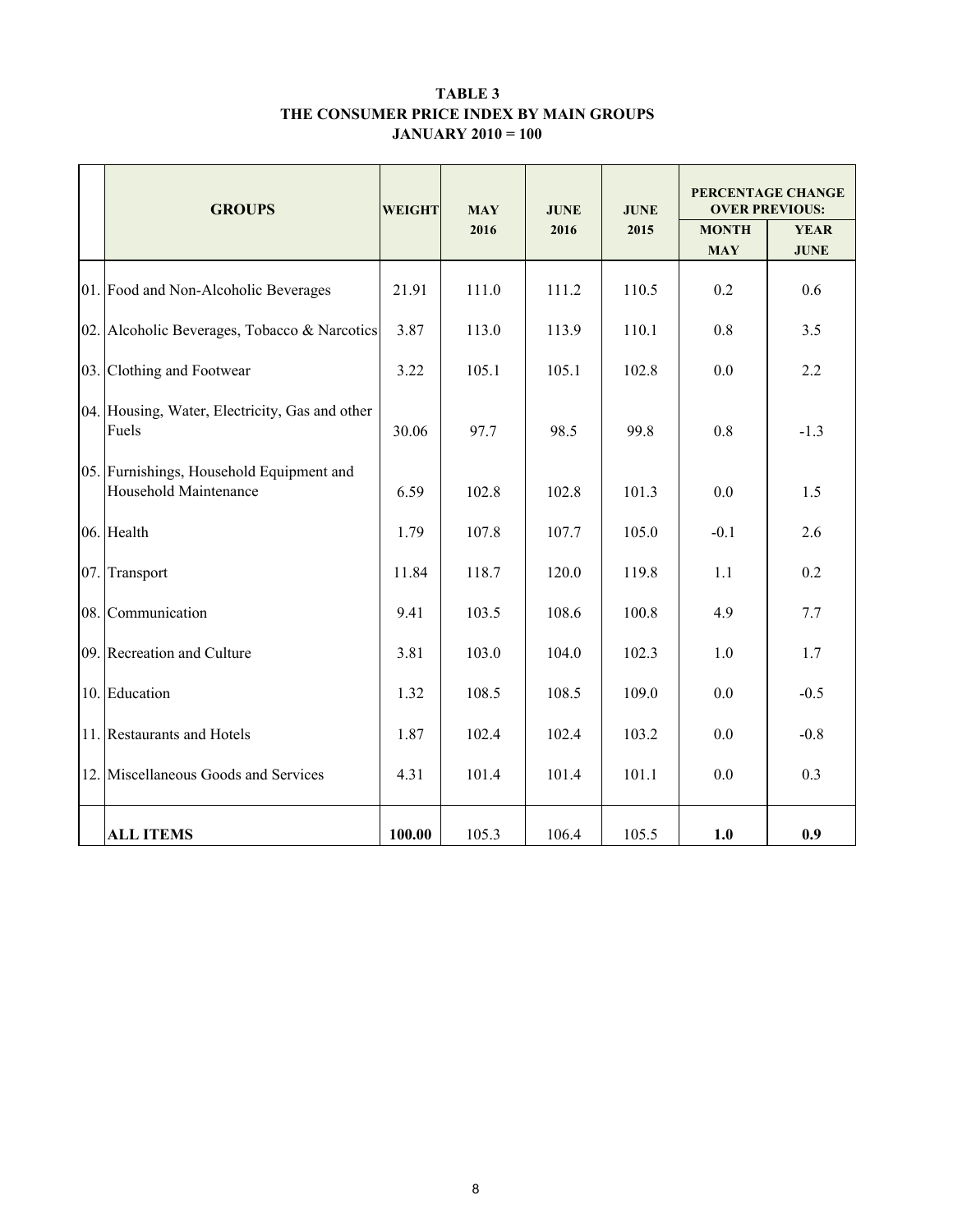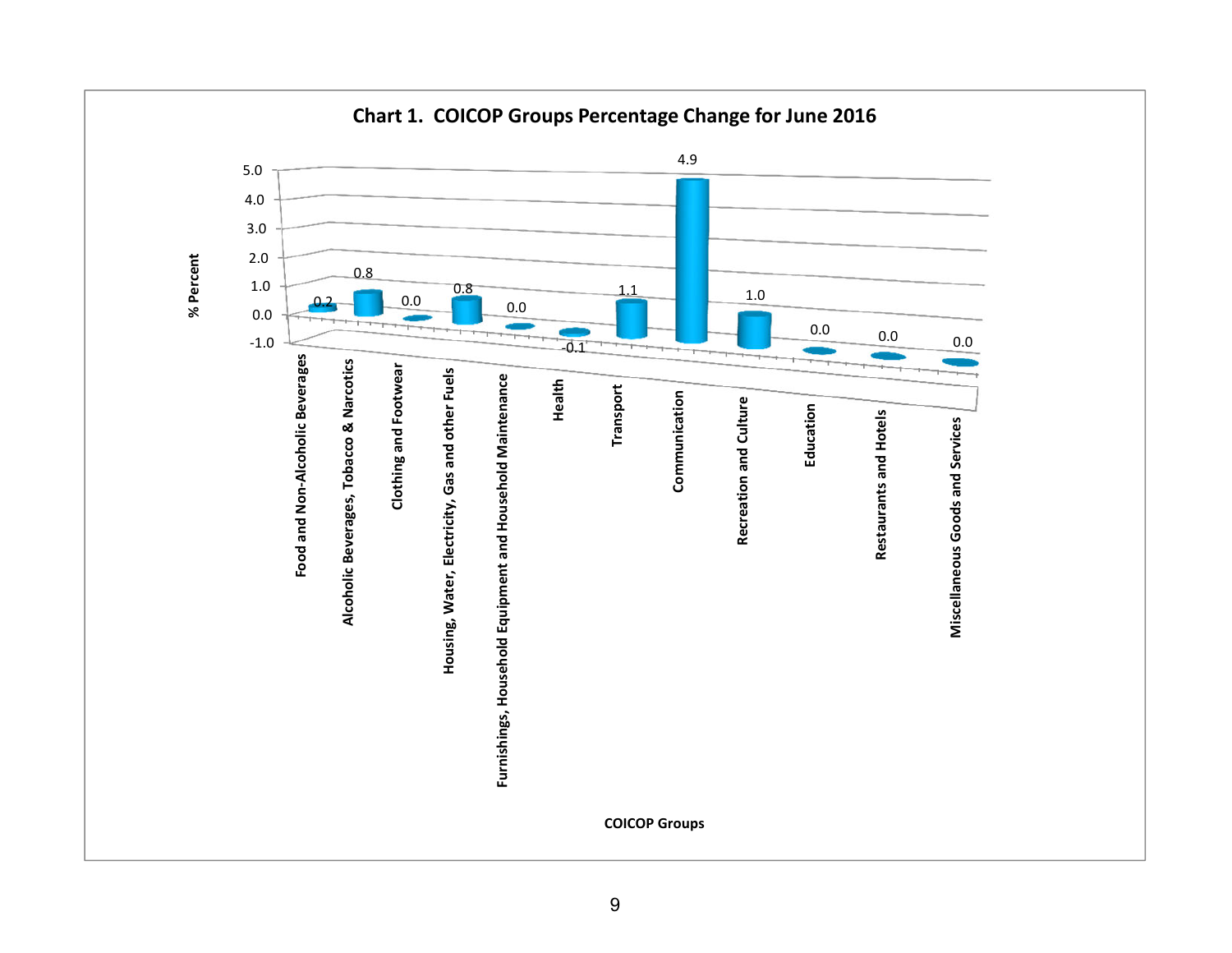#### CONTRIBUTION TO CHANGE TABLE 4 THE CONSUMER PRICE INDEX BY MAIN GROUPSJANUARY 2010 = 100

|     |                                                               |               |            |             |            | <b>Cost Weight</b> |             | <b>Change</b> in | <b>Contribution</b> |
|-----|---------------------------------------------------------------|---------------|------------|-------------|------------|--------------------|-------------|------------------|---------------------|
|     | <b>GROUPS</b>                                                 | <b>WEIGHT</b> | <b>MAY</b> | <b>JUNE</b> | Percentage | <b>MAY</b>         | <b>JUNE</b> | Cost             | to                  |
|     |                                                               |               | 2016       | 2016        | Change     | 2016               | 2016        | Weight           | Change              |
|     |                                                               |               |            |             |            |                    |             |                  | $\frac{0}{0}$       |
|     | 1. Food and Non-Alcoholic Beverages                           | 21.91         | 111.0      | 111.2       | 0.2        | 2,432.01           | 2,436.39    | 4.4              | 4.0                 |
| 2.  | Alcoholic Beverages, Tobacco & Narcotics                      | 3.87          | 113.0      | 113.9       | 0.8        | 437.31             | 440.79      | 3.5              | 3.2                 |
| 3.  | Clothing and Footwear                                         | 3.22          | 105.1      | 105.1       | $0.0\,$    | 338.42             | 338.42      | $0.0\,$          | 0.0                 |
| 4.  | Housing, Water, Electricity, Gas and other<br>Fuels           | 30.06         | 97.7       | 98.5        | $0.8\,$    | 2,936.86           | 2,960.91    | 24.0             | 21.9                |
| 5.  | Furnishings, Household Equipment and<br>Household Maintenance | 6.59          | 102.8      | 102.8       | 0.0        | 677.45             | 677.45      | 0.0              | 0.0                 |
| 6.  | Health                                                        | 1.79          | 107.8      | 107.7       | $-0.1$     | 192.96             | 192.78      | $-0.2$           | $-0.2$              |
| 7.  | Transport                                                     | 11.84         | 118.7      | 120.0       | 1.1        | 1,405.41           | 1,420.80    | 15.4             | 14.0                |
| 8.  | Communication                                                 | 9.41          | 103.5      | 108.6       | 4.9        | 973.94             | 1,021.93    | 48.0             | 43.6                |
| 9.  | Recreation and Culture                                        | 3.81          | 103.0      | 104.0       | 1.0        | 392.43             | 396.24      | 3.8              | 3.5                 |
|     | 10. Education                                                 | 1.32          | 108.5      | 108.5       | $0.0\,$    | 143.22             | 143.22      | 0.0              | 0.0                 |
|     | 11. Restaurants and Hotels                                    | 1.87          | 102.4      | 102.4       | 0.0        | 191.49             | 191.49      | 0.0              | 0.0                 |
| 12. | Miscellaneous Goods and Services                              | 4.31          | 101.4      | 101.4       | $0.0\,$    | 437.03             | 437.03      | 0.0              | 0.0                 |
|     | <b>ALL ITEMS</b>                                              | 100.00        | 105.3      | 106.4       | 1.0        | 10,530.00          | 10,640.00   | 110.0            | 100.0               |